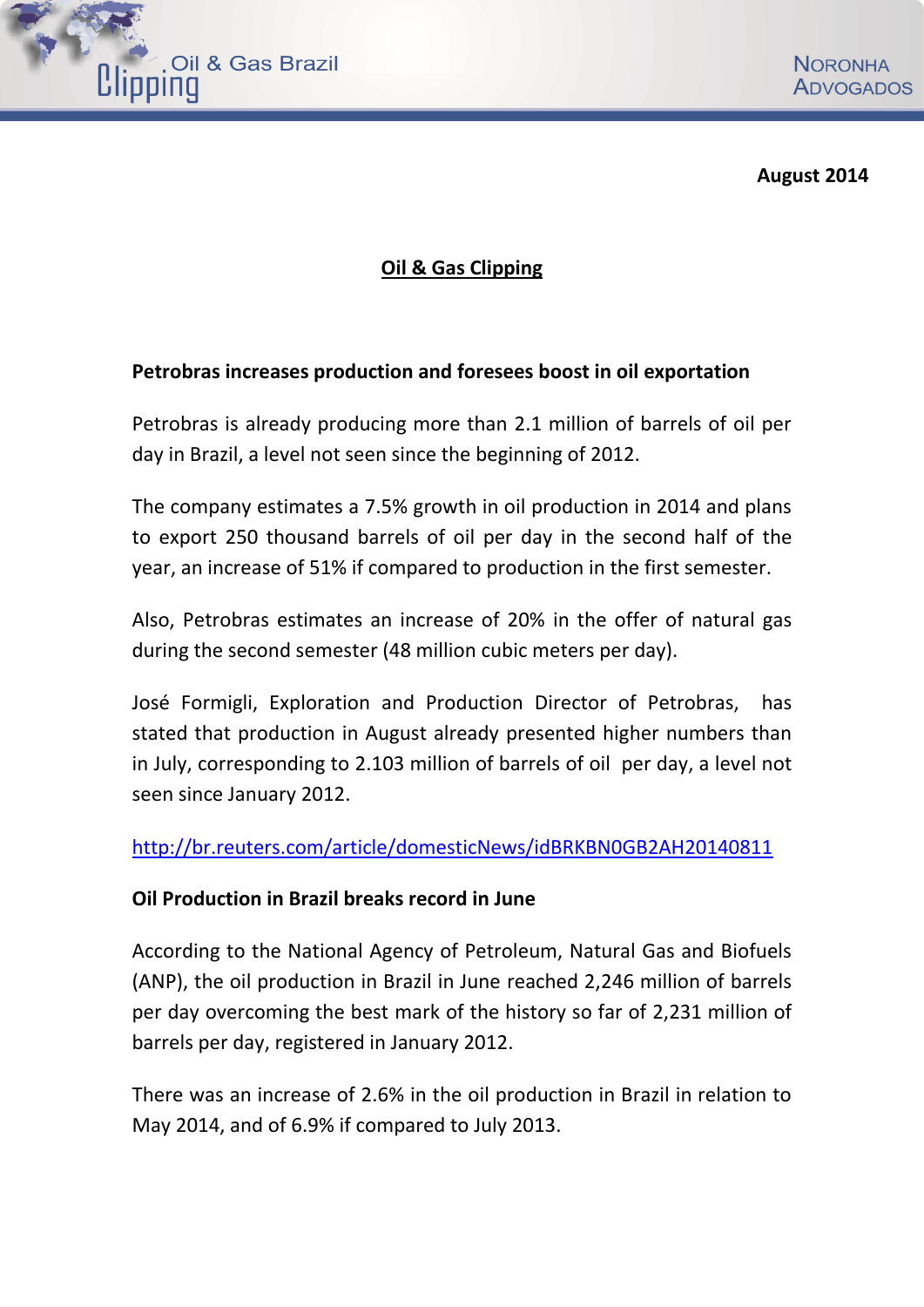

Production in the pre-salt area has 6.2% in relation to the previous month, totalizing 583.2 thousand of oil barrels per day.

The total Brazilian production in June summed up 2.79 million of barrels per day, and about 90.4% of the oil and gas production resulted from fields operated by Petrobras.

## <http://br.reuters.com/article/domesticNews/idBRKBN0G71TC20140807>

#### **Petrobras confirms extension of Júpiter and foresees big oilfield**

Petrobras has informed that the drilling of the oil well Apollonia has demonstrated the great capacity of the Jupiter area. Such area, where the company has found a big oil reserve, is located in the pre-salt area of the Santos Basin.

The well, registered as 3-BRSA-1246-RJS (3-RJS-732), is the fourth well to be drilled in the Jupiter area, located 296 km from the Rio de Janeiro coast.

According to Petrobras, the drilling has proved the existence of a hydrocarbons column of approximately 313 meters, 5,166 meters of depth, with rocks presenting good conditions of porosity and permeability.

Also, such well presented an oil column of approximately 87 meters of thickness, which will be continued to be drilled since the purpose is to reach the final depth of approximately 5,700 meters.

Jupiter is located in the block BM-S-24 which was auctioned in 2001 by Petrobras in the third bidding round of exploratory oil blocks of the National Agency of Petroleum, Natural Gas and Biofuels (ANP), for R\$ 324,354.00 (US\$ 143,234.26).

Currently, the block is still being operated by Petrobras, which holds 80% of the consortium with Petrogal Brasil. Petrobras will only declare the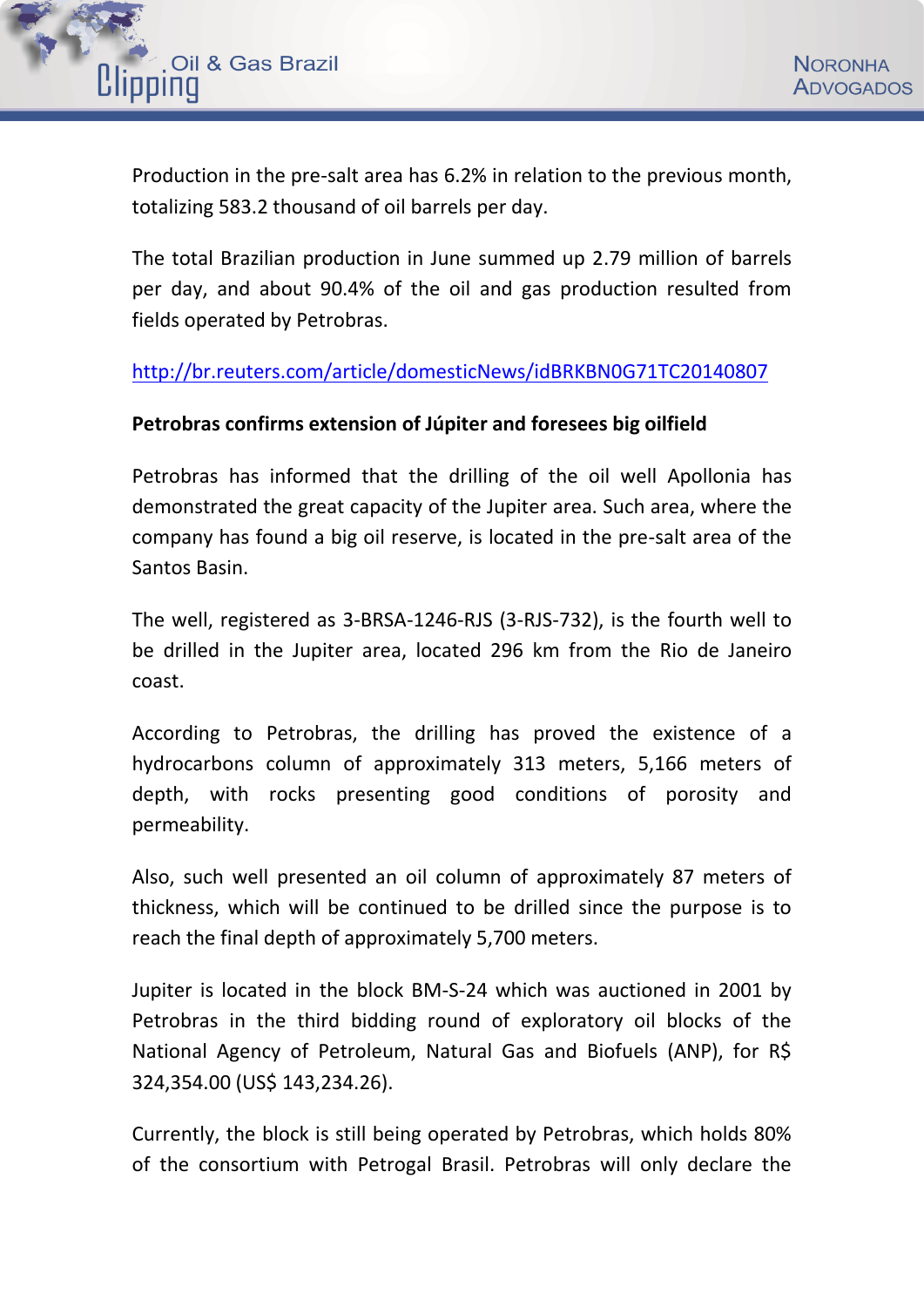

commercialization of the area after concluding the Evaluation Plan of Oil Discovery (PAD) proving the viability of commercialisation in the area.

<http://br.reuters.com/article/domesticNews/idBRKBN0GD23420140813>

### **Rio Oil & Gas Expo and Conference occurs in September**

Rio Oil & Gas Expo and Conference is the main Oil & Gas event in Latin America and takes place every two years in the Convention Centre of Riocentro, in the city of Rio de Janeiro. The event will occur between 15 and 18 September.

The fair and conference is helping to boost the image of Rio de Janeiro as an "oil capital" since the State concentrates 80% of all oil produced in the country, in addition to the 50% of gas production.

The exhibition is an important event for national and foreign companies to show their products and services. Also, the conference opens opportunity for discussions of main topics related to technological innovations.

[http://www.mercadoeeventos.com.br/site/noticias/view/108503/rio-oil](http://www.mercadoeeventos.com.br/site/noticias/view/108503/rio-oil-gas-expo-and-conference-acontece-em-setembro-no-rj)[gas-expo-and-conference-acontece-em-setembro-no-rj](http://www.mercadoeeventos.com.br/site/noticias/view/108503/rio-oil-gas-expo-and-conference-acontece-em-setembro-no-rj)

#### **ANP selects 10 areas of Petrobras to be reoffered**

The National Agency of Petroleum, Natural Gas and Biofuels (ANP) has informed the market that 10 areas of oil exploration are going to be returned by Petrobras and offered to small and middle companies of the sector in an oil bidding round.

Areas with less oil accumulation are the Recôncavo, Espírito Santo, Tucano Sul, Paraná and Barreirinhas basins.

More information can be accessed at ANP's website by interested companies until 3 October.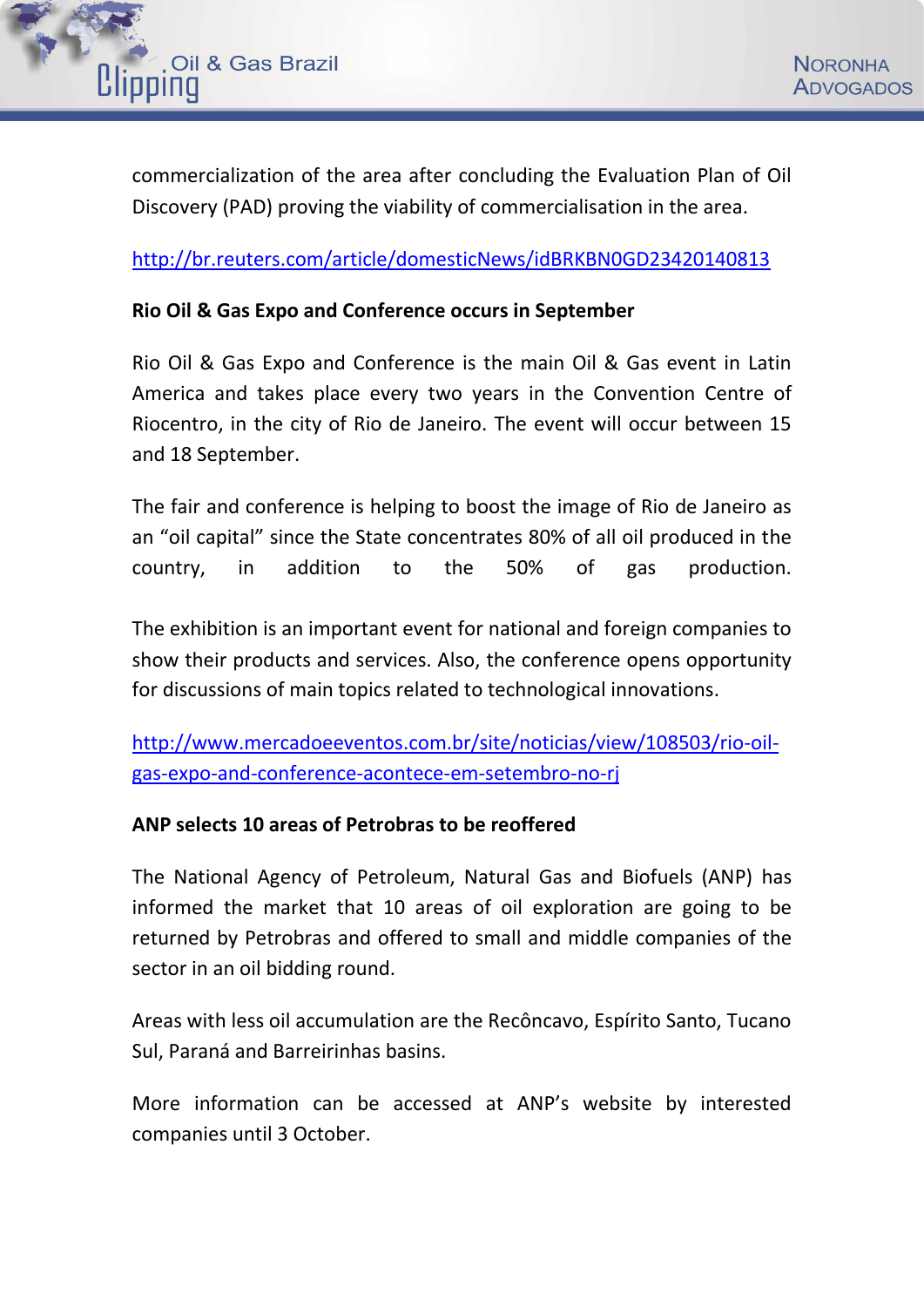

Once companies start showing their interest, ANP will propose the Third Round of Marginal Accumulations to the National Council of Energetic Policy (CNPE).

In this type of bidding, companies can start the oil and gas production by means of a new certification of wells, since those areas have already been exploited.

There has been no bidding in this format since 2006. The first round of this type took place in 2005 when 16 out of 17 areas were auctioned, and the signature bonus was R\$ 3,045 million (US\$ 1,348 million). The second bidding occurred in 2006, when 11 from 14 areas were auctioned and the offered signature bonus was R\$ 10,677 million (US\$ 4,727 million).

Federal government is endeavouring efforts to increase the participation of small and medium size companies in the oil and gas exploration, development and production activities in the country.

## <http://br.reuters.com/article/domesticNews/idBRKBN0G51GF20140805>

# **Investments in the Pernambuco State surpassed R\$ 4.5 billion (US\$ 1.9 billion)**

The shipyards of Pernambuco, a north-eastern State of Brazil, have intensified their operations and increased investments to reach a more competitive technological level in the international market. Until 2016 for example, the Atlântico Sul shipyard, a consortium formed by Camargo Corrêa, Queiroz Galvão and JEI (Japan EAS Investimentos e Participações Ltda.), each company holding 33% of the shares, and with Samsung technology, could invest more R\$ 540 million (US\$ 239 million) in the expansion of its facilities and infrastructure, with the construction of one more wharf for the finishing of drill ships, factories and support offices.

R\$ 2.1 billion (US\$ 920 million) were invested since the beginning of the shipyard project in 2007.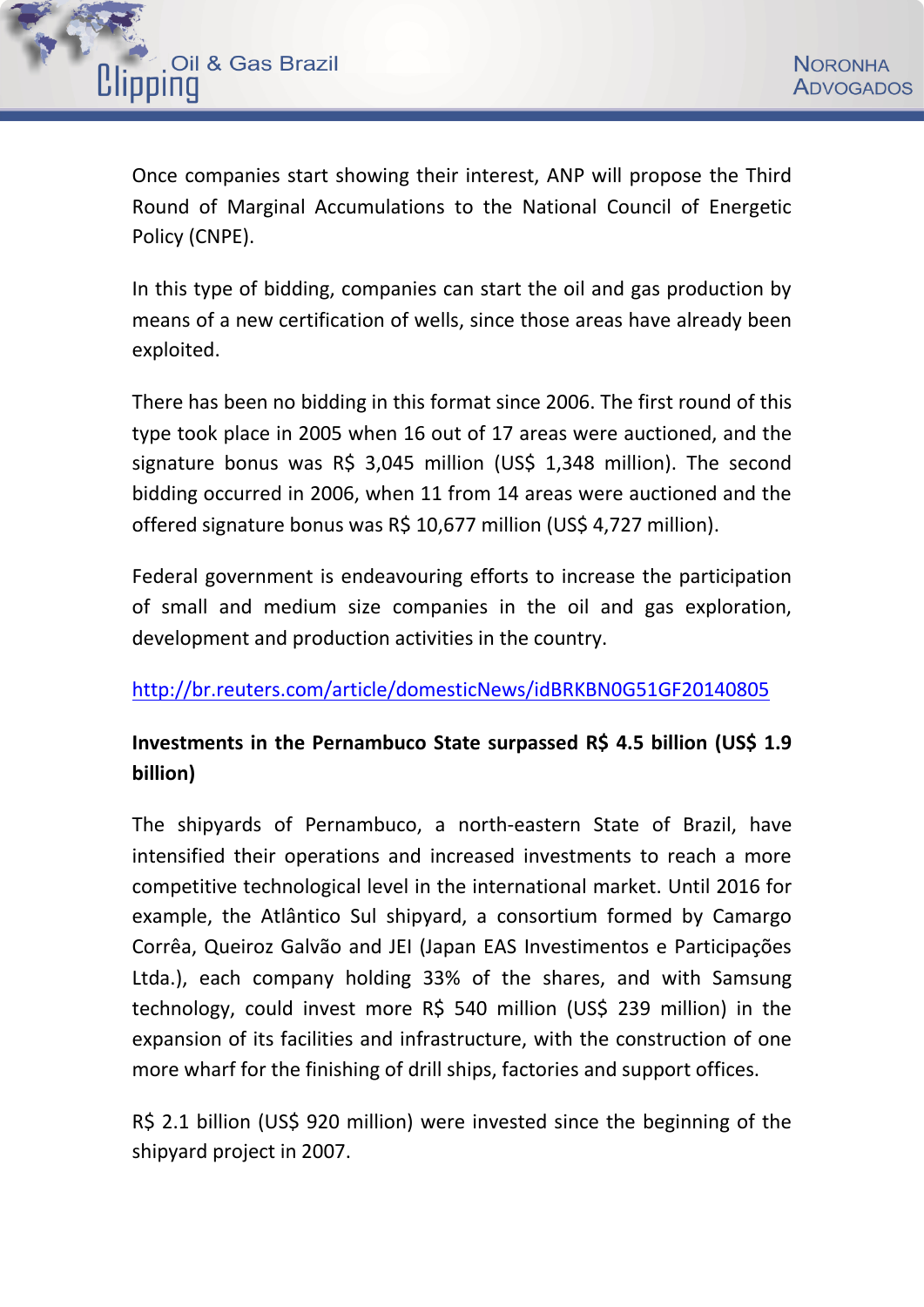

Vard Promar, another shipyard which has barely finished its industrial plant in the Suape Port, with an investment of R\$ 350 million (US\$ 154.7 million), is already planning to expand its facilities with a new investment of R\$ 97 million (US\$ 42.8 million). According to the president of the company, Miro Arantes, their growth forecast has materialised and "Petrobras alone should order around 150 ships until 2020, and our intention is to have a 30% share of this market".

Investments planned by both shipyards are in the region of R\$ 4.5 billion (US\$ 1.99 billion), whilst an extra R\$ 1 billion (US\$ 443 million) is foreseen to invested by the supply chain.

[http://www.portosenavios.com.br/industria-naval-e-offshore/25523](http://www.portosenavios.com.br/industria-naval-e-offshore/25523-investimentos-em-pe-ja-passam-de-r-4-5-bilhoes) [investimentos-em-pe-ja-passam-de-r-4-5-bilhoes](http://www.portosenavios.com.br/industria-naval-e-offshore/25523-investimentos-em-pe-ja-passam-de-r-4-5-bilhoes)

### **[PROMEF has 14 oil tankers under construction](http://www.portosenavios.com.br/industria-naval-e-offshore/25530-promef-tem-14-petroleiros-em-construcao)**

Currently, Brazil has the third biggest worldwide clients' portfolio for oil tankers orders. Such achievement is due to the Programme for Shipping's Modernization and Expansion (*Programa de Modernização e Expansão da Frota - PROMEF*) created 10 years ago by Transpetro, the logistic company of Petrobras.

The investment foreseen in the Programme reaches R\$ 11,2 billion (US\$) 4,9 billion), if the whole package is considered. Until now, seven (7) oil tankers have been delivered. The final deadline of the Programme is in 2020.

According to Transpetro, there are 14 ships under construction, with five of them being finalised. The building of 49 vessels has been distributed amongst three shipyards. Atlântico Sul (EAS) and Vard Promar, both from the State of Pernambuco, have received the largest number of orders.

Although management and lack of qualified workforce in the oil industry have been perceived to cause problems and delays in the deliveries of orders, Floriano Pires Junior, teacher of the Oceanis Engineering of the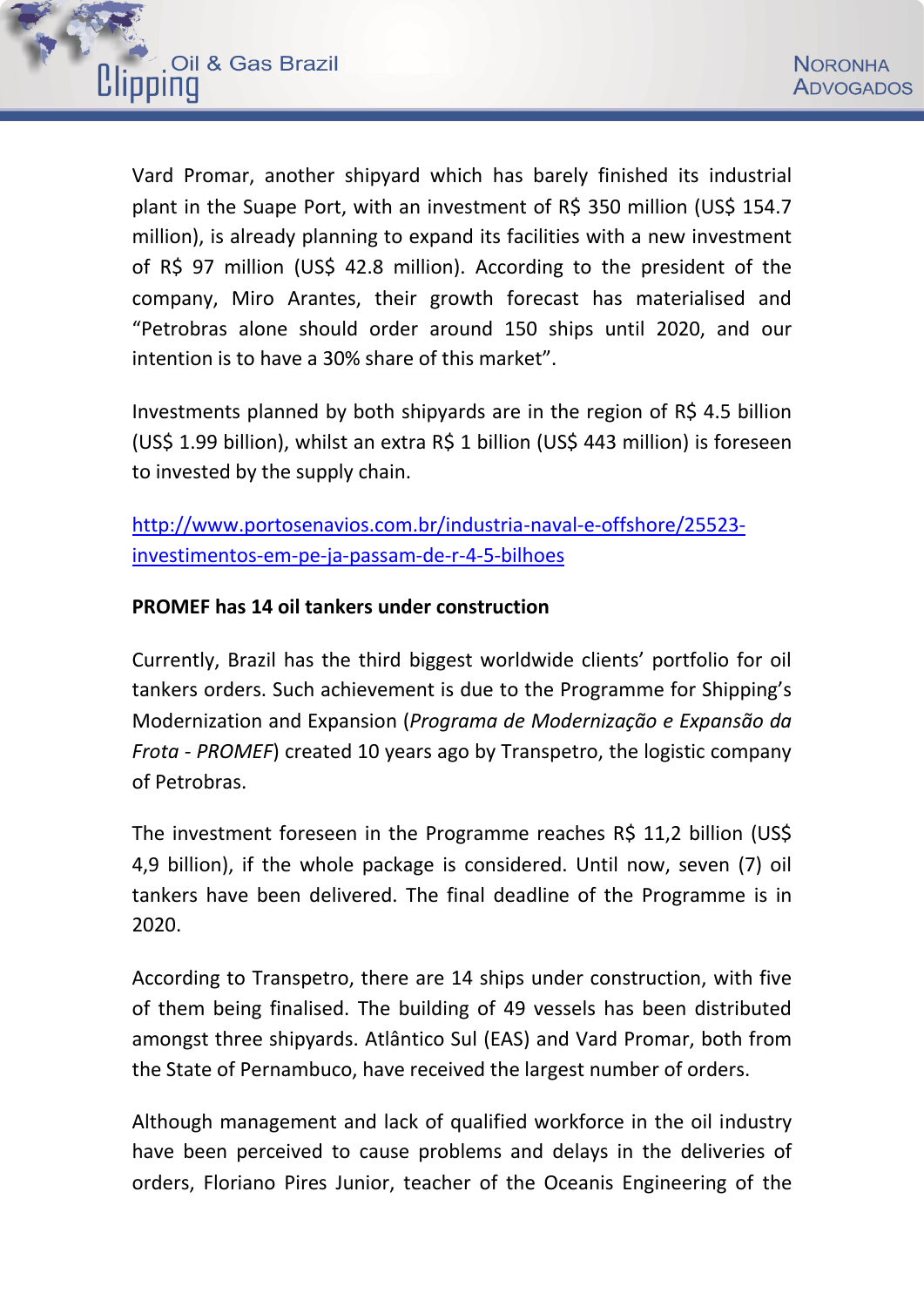

Federal University of Rio de Janeiro (UFRJ), has stated that the shipbuilding industry in Brazil has been improving. He has also pointed out that now there are many national shipyards with foreign shareholders, which helps to reduce failure in complying with schedules.

Atlantico Sul (EAS) shipyard, for example, has a partnership with IHI, a Japanese company, and is improving processes and absorbing the Japanese experience for the development of welding systems for automation, finishing and dimensional control accuracy.

[http://www.portosenavios.com.br/industria-naval-e-offshore/25530](http://www.portosenavios.com.br/industria-naval-e-offshore/25530-promef-tem-14-petroleiros-em-construcao) [promef-tem-14-petroleiros-em-construcao](http://www.portosenavios.com.br/industria-naval-e-offshore/25530-promef-tem-14-petroleiros-em-construcao)

#### **Shipbuilding Sector has loans approved for more than 400 projects**

Since 2013, the Commercial Navy Fund's Board of Directors (*Conselho Diretor do Fundo da Marinha Mercante - CDFMM*) has gathered four times to approve the delivery of R\$ 30.3 billion (US\$ 13.4 billion) for the presented projects. 430 projects have been submitted to the board's analysis and only one has been denied. According to the officer of the Commercial Navy Fund (FMM) of the Ministry of Transport, Gustavo Lobo, there is no lack of funds.

FMM has released R\$ 5 billion (US\$ 2.21 billion) in 2013. In the first semester of this year, R\$ 995.4 million (US\$ 441.17 billion) have been disbursed and funds tend to be higher in the second half of the year.

The FMM is the main fostering tool for the constructions and shipbuilding industries in Brazil. The funds enter the companies by means of governmental financial agents, including the Brazilian Development Bank (BNDES), Banco do Brasil, Caixa, Banco do Nordeste do Brasil (BNB) and Banco da Amazônia (Basa). Usually, shipyards and vessels are financed with funds of the Commercial Navy Fund up to 90%, while funds for equipment of the supply chain or oil platforms come from BNDES.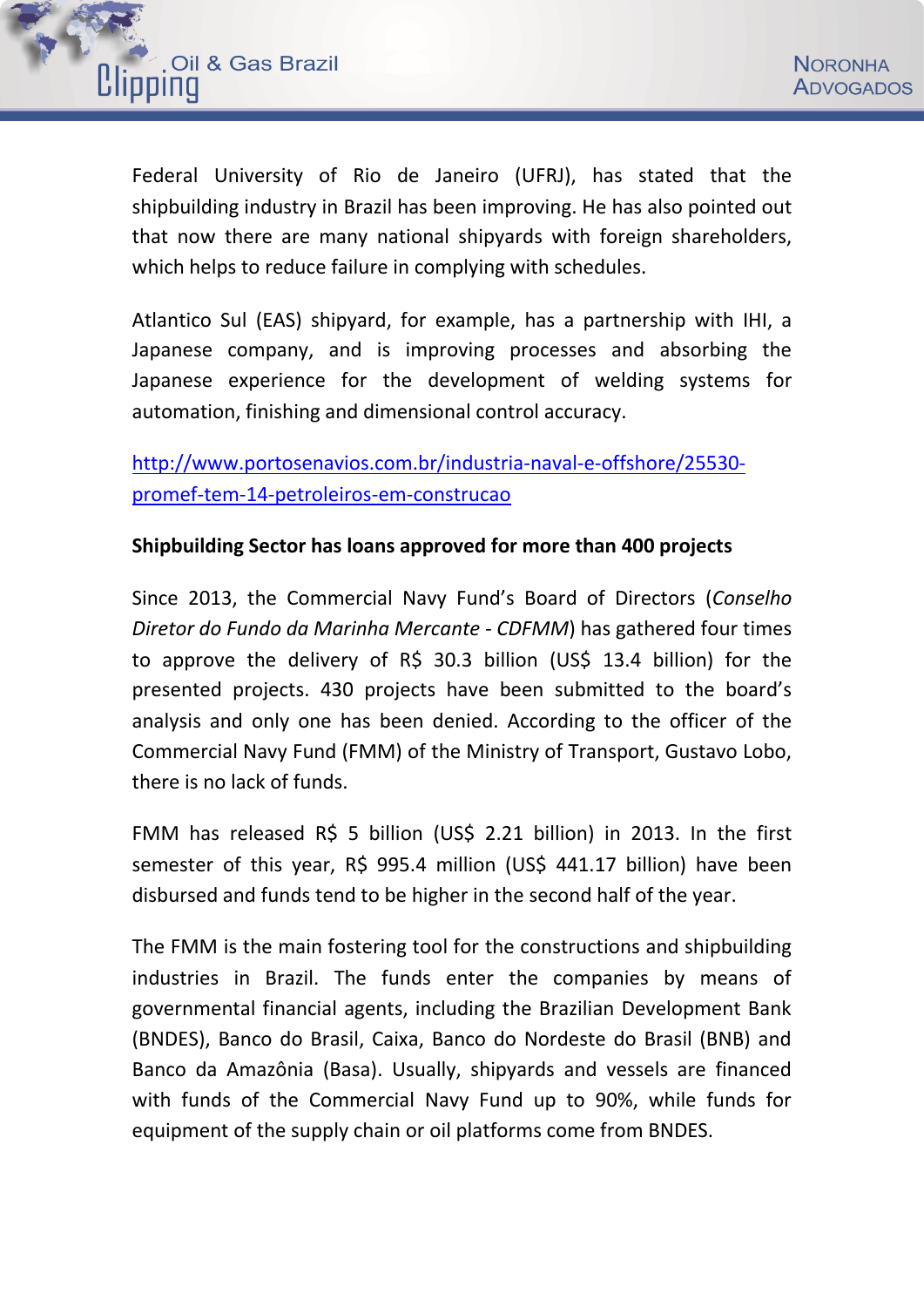

When a loan is approved by CDFMM, the company has one year to contract a financial agent (BNDES, BB, Caixa, BNB or Basa). The terms and loan conditions are regulated by the National Monetary Council Resolution No. 3828 and vary according to the type of construction, local content and the company. The grace period for the loan is four years and the maximum term is 20 years. The financing is adjusted by the Long Term Interest Rate (*Taxa de Juros de Longo Prazo - TJLP*) and the risk rate varies between 1% and 8.5% depending on the project and the local content.

[http://www.portosenavios.com.br/industria-naval-e-offshore/25506](http://www.portosenavios.com.br/industria-naval-e-offshore/25506-setor-naval-tem-emprestimos-aprovados-para-mais-de-400-projetos) [setor-naval-tem-emprestimos-aprovados-para-mais-de-400-projetos](http://www.portosenavios.com.br/industria-naval-e-offshore/25506-setor-naval-tem-emprestimos-aprovados-para-mais-de-400-projetos)

#### **Japan sees Brazil as a great investment opportunity**

When Shinzo Abe, prime minister of Japan, visited Brazil on August 1, he said that Brazil represents a great investment opportunity for Japanese companies in the energy, oil and infrastructure sectors. In his brief statement to the press, Abe said that the current scenario has raised interests from Japanese companies. Furthermore, during at his visit, bilateral agreements were entered into between Brazil and Japan, including two loans from Japan to Brazil for the construction of eight (8) platform vessels hulls in the total amount of US\$ 500 million. https://br.financas.yahoo.com/noticias/abe-v-brasil-grande-

oportunidade-investimento-170700563--finance.html

# **Foreign Investment in Brazil reaches US\$ 5.8 billion in July and beats 2013**

According to Brazilian Central Bank, the Direct Foreign Investments (*Investimentos Estrangeiros Diretos* (IED)) reached US\$ 5.898 billion in July, surpassing US\$ 5.212 billion registered in the same period last year. Such funds arising from abroad are considered as high quality investment by the market due to their long term and focus on productive sectors in Brazil.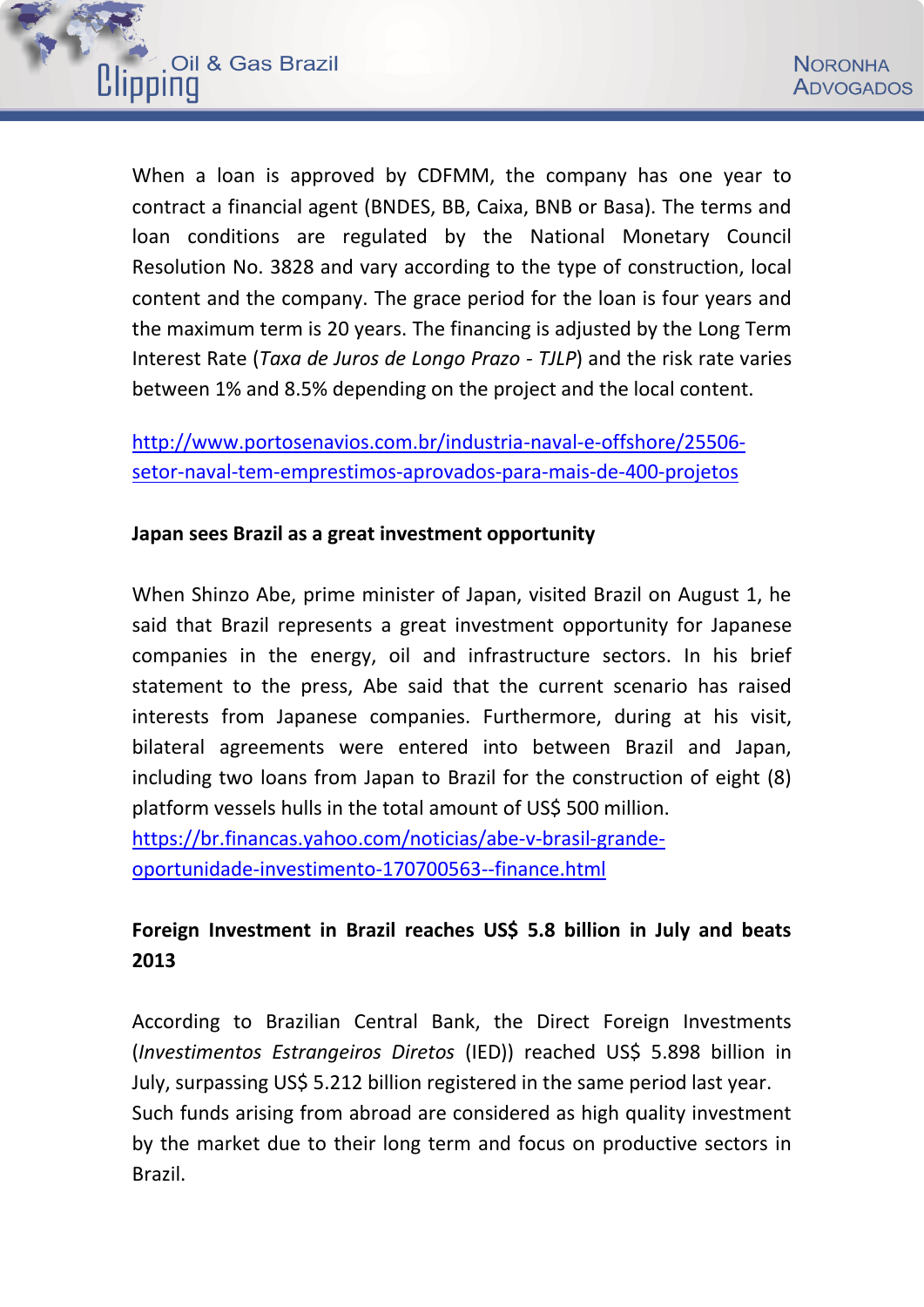

http://www.brasil.gov.br/economia-e-emprego/2014/investimentoestrangeiro-no-brasil-atinge-u-5-8-bilhoes-em-julho-e-supera-o-de-2013

#### **ANP increases projection for the pre-salt area**

The National Agency of Petroleum, Natural Gas and Biofuels (ANP) has reviewed the estimate of recoverable oil in the Pau-Brasil area, in the presalt region of Santos, from 500 million to 2.5 billion barrels. There are 8 billion of barrels in situ (total volume of the reservoir). ANP's President, Madga Chambriard, who presented the new numbers in a meeting with agents of the oil and gas industry in Rio, also informed that the area may enter the second pre-salt bidding in 2016.

## http://www.valor.com.br/brasil/3645038/agencia-eleva-projecao-paraarea-de-pre-sal#ixzz3BdmAYi00

#### **Giant Float helps to carry oil from pre-salt area to surface**

One of the technological solutions to which Petrobras assigns the success of oil production in pre-salt area was created in Ilha do Fundão, in Rio de Janeiro. It is a giant float that has allowed Petrobras to safely install pipes which carry oil from the exit of wells on the seafloor to the platforms on the water surface. In the Santos basin, the movement of the sea is intense, which brings more difficulty to install and maintain the pipes in safety and stability conditions. Such situation had become a problem to Petrobras between 2010 and 2012, when the company needed to plan and prepare the wells connections in the area, which has the best pre-salt reservoirs. The flexible pipes which were used by the company and were more suitable for sea currents could not be adapted and approved within the required term. Risers, which are more rigid and more resistant, could break with the movement of the platforms.